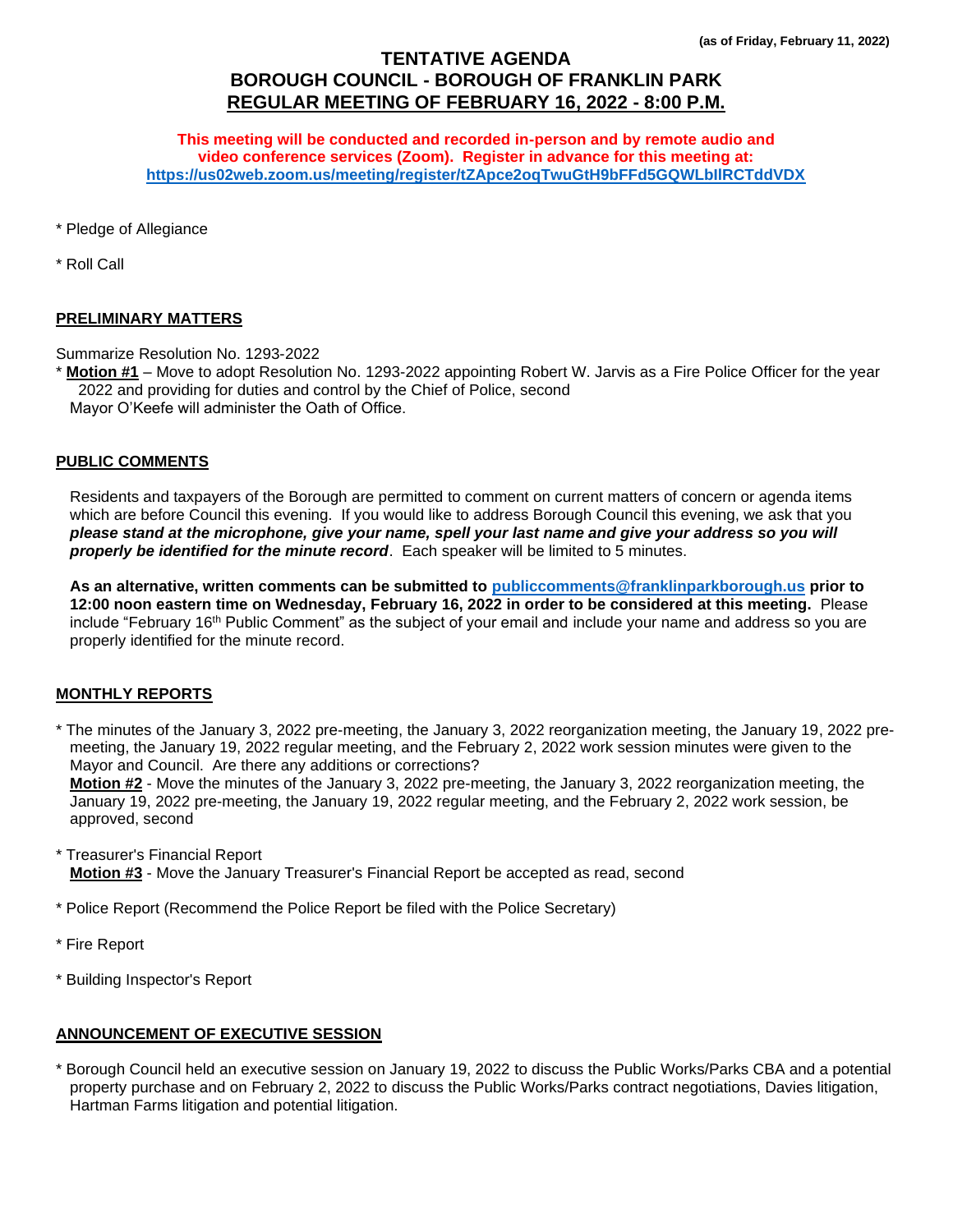## **OLD BUSINESS**

\* None

## **NEW BUSINESS**

- \* **Motion #4** Move Council authorize the payment of the bills, which have been reviewed and approved since the last meeting, second
- \* **Introduce Ordinance No. 655-2022,** amending Chapter 212 in the Code of the Borough of Franklin Park, "Zoning," to: (1) add a definition of "interstate highway"; (2) establish buffer yard requirements for properties abutting interstate highways; (3) to amend additional impacted sections; (4) to repeal all inconsistent ordinances; (5) to establish a savings clause; and (6) establish the ordinance effective date. This ordinance will be advertised for a public hearing and potential action at the March 16, 2022 regular meeting.
- \* **Motion #5** Move the Set-Aside Agreement in the amended amount of \$458,590.00 for the Bliss Residential Land Development, be reduced by \$69,830.00 leaving a balance of \$388,760.00, in accordance with the letter from Lennon, Smith, Souleret Engineering, Inc. dated January 24, 2022, second

Summarize Resolution No. 1290-2022

\* **Motion #6** – Move to adopt Resolution No. 1290-2022 amending and revising the schedule of fees per Borough ordinances, second

Summarize Resolution No. 1291-2022

- **Motion #7** Move to adopt Resolution No. 1291-2022 ratifying the Real Estate Tax Collector's Bond in the amount of \$1,500,000.00 for the four-year period beginning January 1, 2022 through January 1, 2026, second
- \* **Motion #8** Move to authorize the purchase of one (1) new 2022 Ford F-350 for the Public Works Department from Woltz & Wind Ford, Inc. of Heidelberg, PA 15106, under Costars Contract No. 025-032 at a cost of \$38,920.00, second
- \* **Motion #9** Move to accept the resignation of Kathleen Masters from the Recreation Board, effective January 31, 2022, second
- \* **Motion #10** Move to authorize a 60-month Lease Agreement with Pitney Bowes for a SendPro P1000 Series Postage Machine, beginning May 1, 2022, at a cost of \$265.27 per month, under State Contract No.4400015965 (under Parent Contract 4400015964), second
- \* **Motion #11** Move to ratify the hiring of Megan A. George as a Temporary Part-time Scanning Clerk at a rate of \$15.00 per hour effective January 19, 2022, second
- \* **Motion #12** Move to hire David P. O'Keefe as the Police Department Custodian at a rate of \$25.00 per hour effective February 10, 2022, second
- \* **Motion #13** Move to authorize advertising for bids for the Curb & Gutter Replacement Program for the 2023 Road Paving Program, second

Summarize Resolution No. 1292-2022

- \* **Motion #14** Move to adopt Resolution No. 1292-2022 for the submission of a Statewide Local Share Assessment Grant in the amount of \$1,000,000.00 from the Commonwealth Financing Authority to be used for the Public Works Garage Project, second
- **\* Motion #15** Move to ratify the Borough Manager's execution of the Extension Agreement between the Borough and Teamsters Local 249 to extend the terms of the collective bargaining agreement that was scheduled to expire on December 31, 2021, through March 17, 2022, second